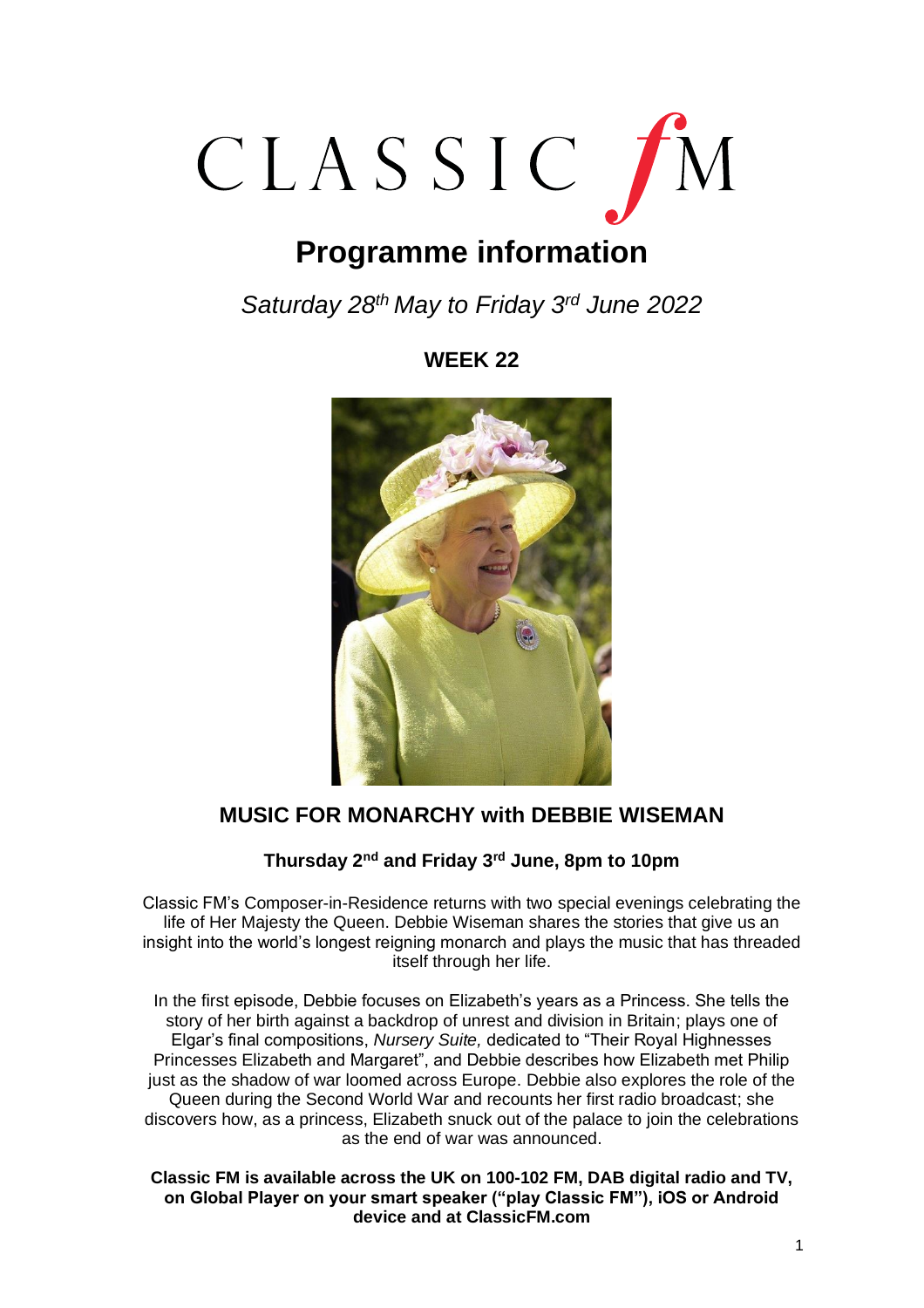SATURDAY 28TH MAY

## **4pm to 7pm: MOIRA STUART'S HALL OF FAME CONCERT**

Moira plays music from a famed musical friendship: Robert Schumann and Johannes Brahms. The Schumanns welcomed Brahms into their home, where Robert mentored Brahms. The musicians would become great inspirations to each other, with Brahms writing, "you have made me so extremely happy that I cannot attempt to express my thanks in words". Moira selects a recording from the London Philharmonic Orchestra of Brahms' Symphony No.3, and Maria-Joao Pires is the soloist in Schumann's Piano Concerto.

Also, there's a joyful Mozart overture, and trumpet virtuosity from Wynton Marsalis.

Wolfgang Amadeus Mozart The Magic Flute – Overture Claudio Abbado conducts the Mahler Chamber Orchestra

Gerald Finzi Eclogue Piano: Mark Bebbington Howard Williams conducts the City of Birmingham Symphony Orchestra

Antonin Dvořák Serenade for Strings Opus 22 Colin Davis conducts the Bavarian Radio Symphony Orchestra

John Barry The Beyondness of Things English Chamber Orchestra

Joseph Haydn Trumpet Concerto in E-flat major Trumpet: Wynton Marsalis Raymond Leppard conducts the National Philharmonic Orchestra

Franz Schubert Impromptu in A-flat major Opus 90 Piano: Imogen Cooper

Johannes Brahms Symphony No.3 in F major Opus 90 Vladimir Jurowski conducts the London Philharmonic Orchestra

Edward Elgar Introduction & Allegro for Strings Pinchas Zukerman conducts the Royal Philharmonic Orchestra

Robert Schumann Piano Concerto in A minor Opus 54 Piano: Maria-Joao Pires John Eliot Gardiner conducts the London Symphony Orchestra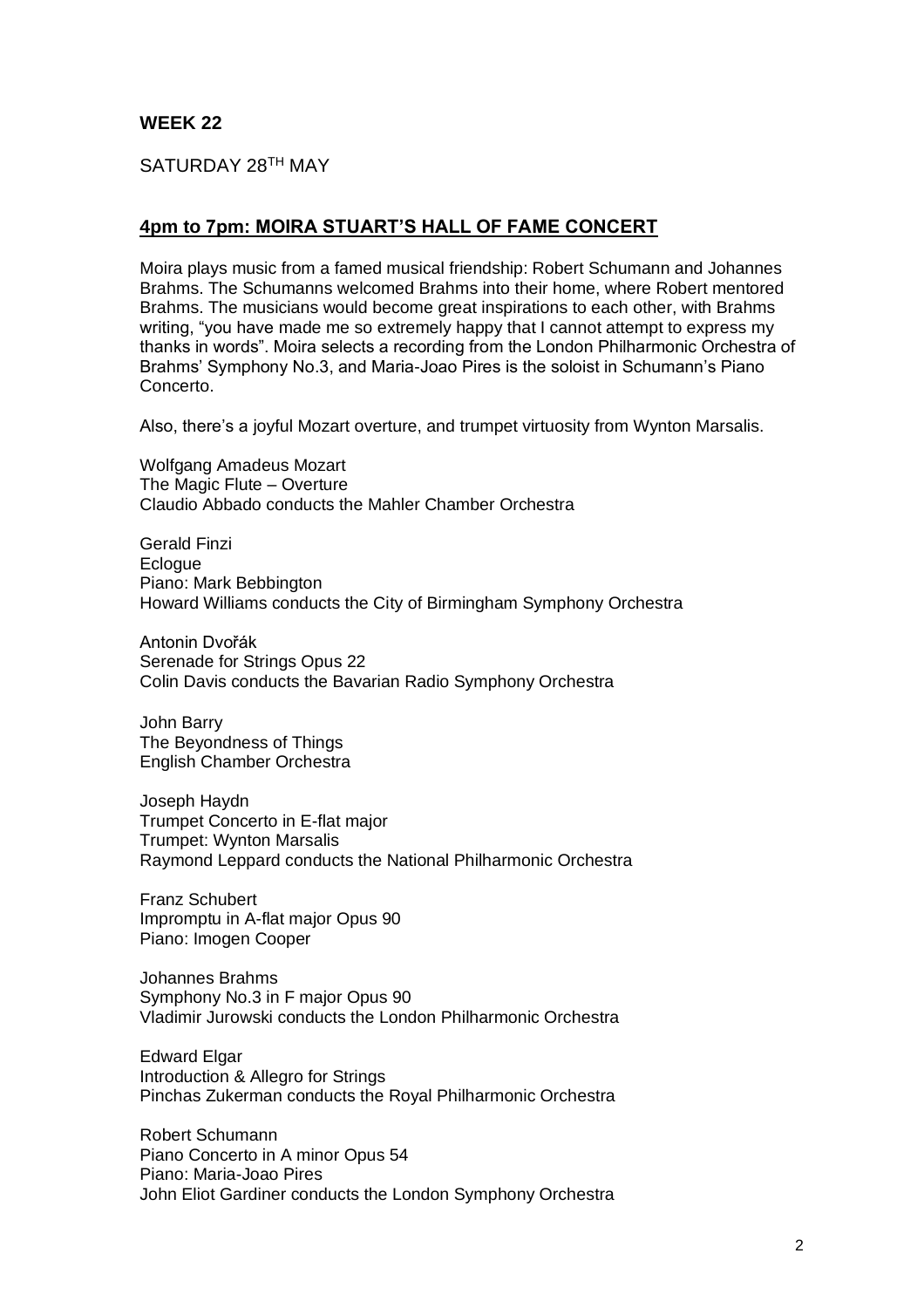## SATURDAY 28<sup>th</sup> MAY

## **7pm to 9pm: SATURDAY NIGHT AT THE MOVIES with ANDREW COLLINS**

Andrew reaches the end of the alphabet in his A-Z of movies, with soundtracks including *Saving Private Ryan* by John Williams, *Singin' in the Rain* by Narcio Herb Brown and Ennio Morricone's score to *The Untouchables.* Andrew also gives *When Harry Met Sally* by Gus Kahn a spin and *Zodiac* scored by David Shire.

#### **9pm to 10pm: DAVID MELLOR'S MELODIES**

David celebrates some of the best of British Light music. He features Coates' *I Heard You Singing*, performed by Thomas Allen, and there's a chance to enjoy Ketelby's *Bells Across the Meadows* played by the New London Orchestra, under that great supporter of light music, Ronald Corp.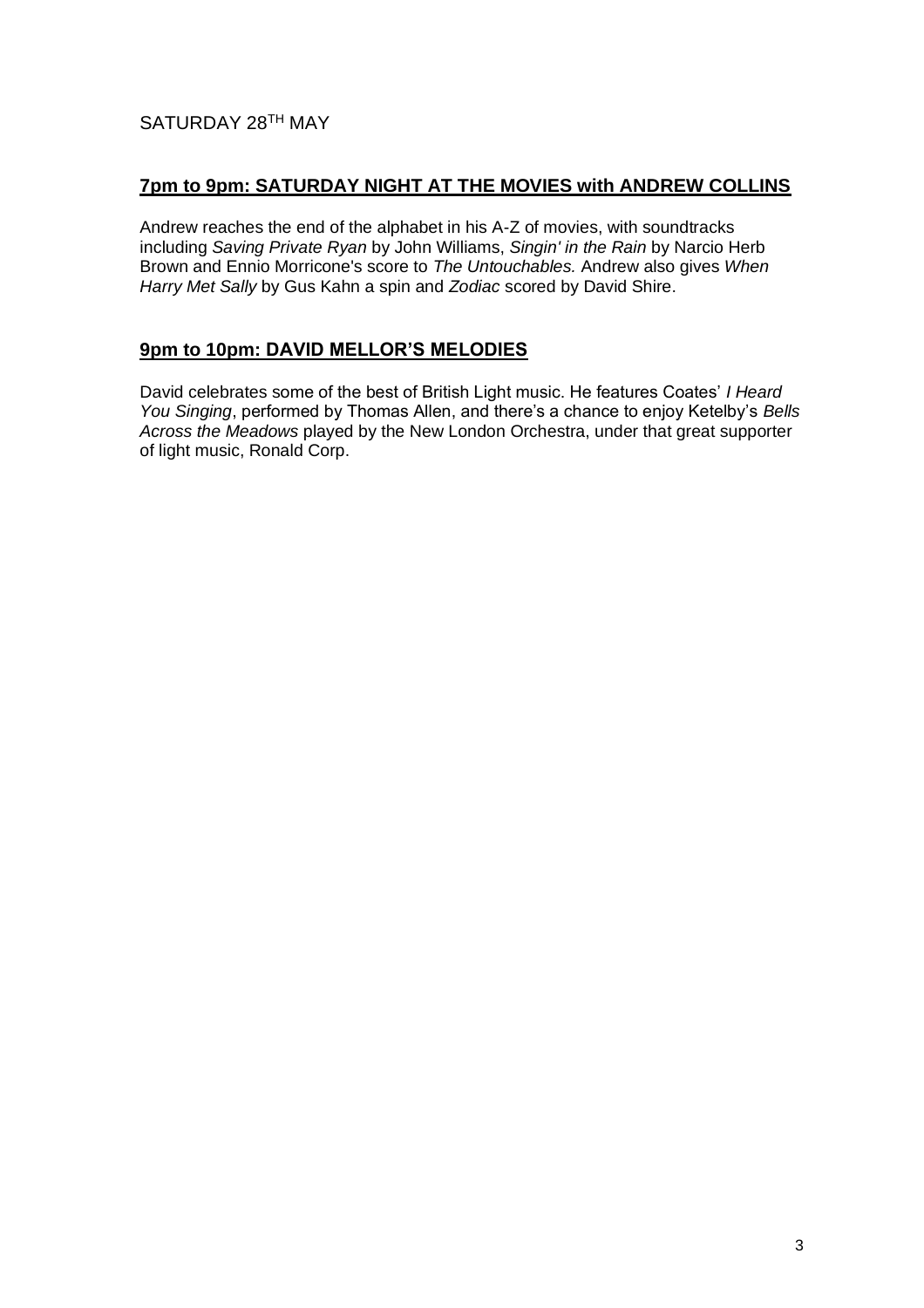## SUNDAY 29TH MAY

## **4pm to 7pm: JOHN HUMPHRYS**

As we reach the end of May, John takes us on a musical trip to Italy with a piece by Tchaikovsky that was inspired by the great composer's European holiday. He features a new recording of *Capriccio Italien,* from the Tonhalle Orchestra Zurich under Paavo Järvi.

Then, John chooses a work by a composer who became one of the most prominent musicians of the 19<sup>th</sup> century and a leading figure in the movement for women's suffrage. He plays the overture from Ethel Smyth's 1906 opera, *The Wreckers.*

## **7pm to 9pm: SMOOTH CLASSICS AT SEVEN with CHARLOTTE HAWKINS**

Charlotte shines the spotlight on the American composer Kris Bowers as her Young Classical Star. Best known for composing the soundtracks to Netflix hits *Bridgerton* and *Inventing Anna,* Kris began learning the piano at four-years-old. From a young age he listened to, in his own words, "classic soul records and hip-hop before falling under the spell of jazz, classical music, and film scores". Kris studied at Juilliard, has recorded with Jay Z and Kanye West and he performed at the White House for the 2016 International Jazz Day, hosted by then President of the United States Barack Obama and First Lady Michelle Obama.

#### **9pm to 10pm: CLASSIC FM'S REVISION HOUR (4 / 6)**

Classic FM's Revision Hour, in partnership with The Student Room, continues on Sunday nights. The six-week series is dedicated solely to students, to support them during the current exam period.

Each hour-long programme focuses on a different theme, from managing stress and last-minute cramming to keeping exams in perspective and general wellbeing.

The fourth programme – presented by the writer, influencer and podcaster Gemma Styles – confronts exam panic. How can you prevent it from happening, and what can you do if the worst happens and your brain freezes at that crucial moment? There's some key advice on how to tackle these problems, alongside some meditative music by Einaudi and Tchaikovsky.

To help create the series and provide students with practical tips and information, Classic FM has teamed up with The Student Room, the UK's largest online student community.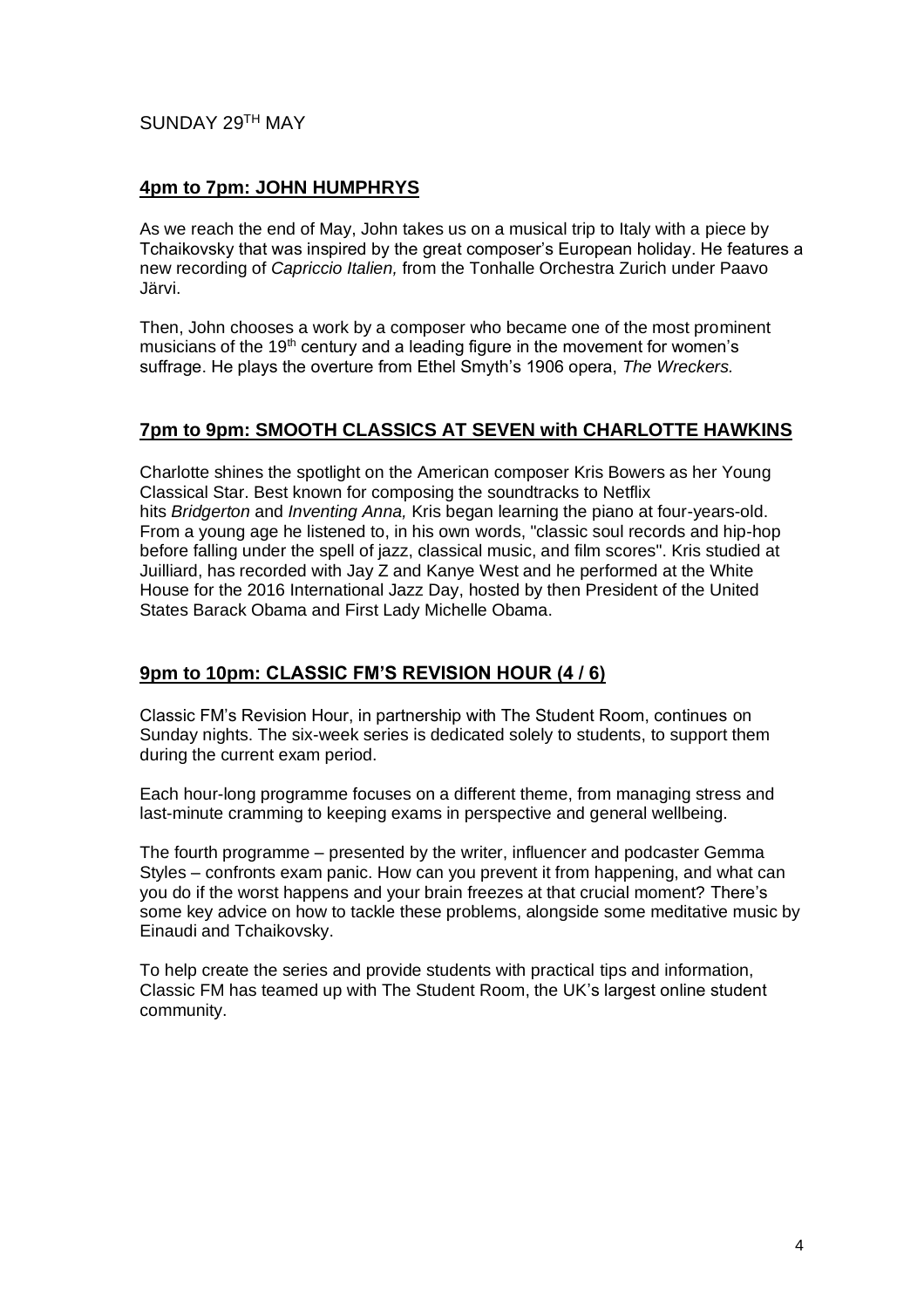## MONDAY 30TH MAY

#### **8pm to 10pm: THE CLASSIC FM CONCERT with JOHN SUCHET**

John showcases Korngold's Violin Concerto, with a performance by Scottish soloist Nicola Benedetti, who revived interest in the work with her recording with the Bournemouth Symphony Orchestra under Kiril Karabits.

Written to defy his critics' assumption that a film composer could not write a 'serious' piece, Korngold's Violin Concerto was dedicated to Alma Mahler, the widow of his childhood mentor, Gustav, becoming an immediate hit in America.

Also in the programme, there's a definitive recording of Beethoven's 'Pastoral' symphony from the Staatskapelle Dresden, and David Fray plays Schubert.

Pietro Mascagni Cavalleria Rusticana – Intermezzo Giuseppe Sinopoli conducts the Philharmonia Orchestra

Ludwig van Beethoven Symphony No.6 in F major Opus 68 ('Pastoral') Colin Davis conducts the Staatskapelle Dresden

Franz Schubert Moment Musicaux No.4 Piano: David Fray

John Ireland A Downland Suite David Curtis conducts the Orchestra for the Swan

Erich Wolfgang Korngold Violin Concerto in D major Opus 35 Violin: Nicola Benedetti Kiril Karabits conducts the Bournemouth Symphony Orchestra

Claude Debussy Danse Profane Harp: Xavier de Maistre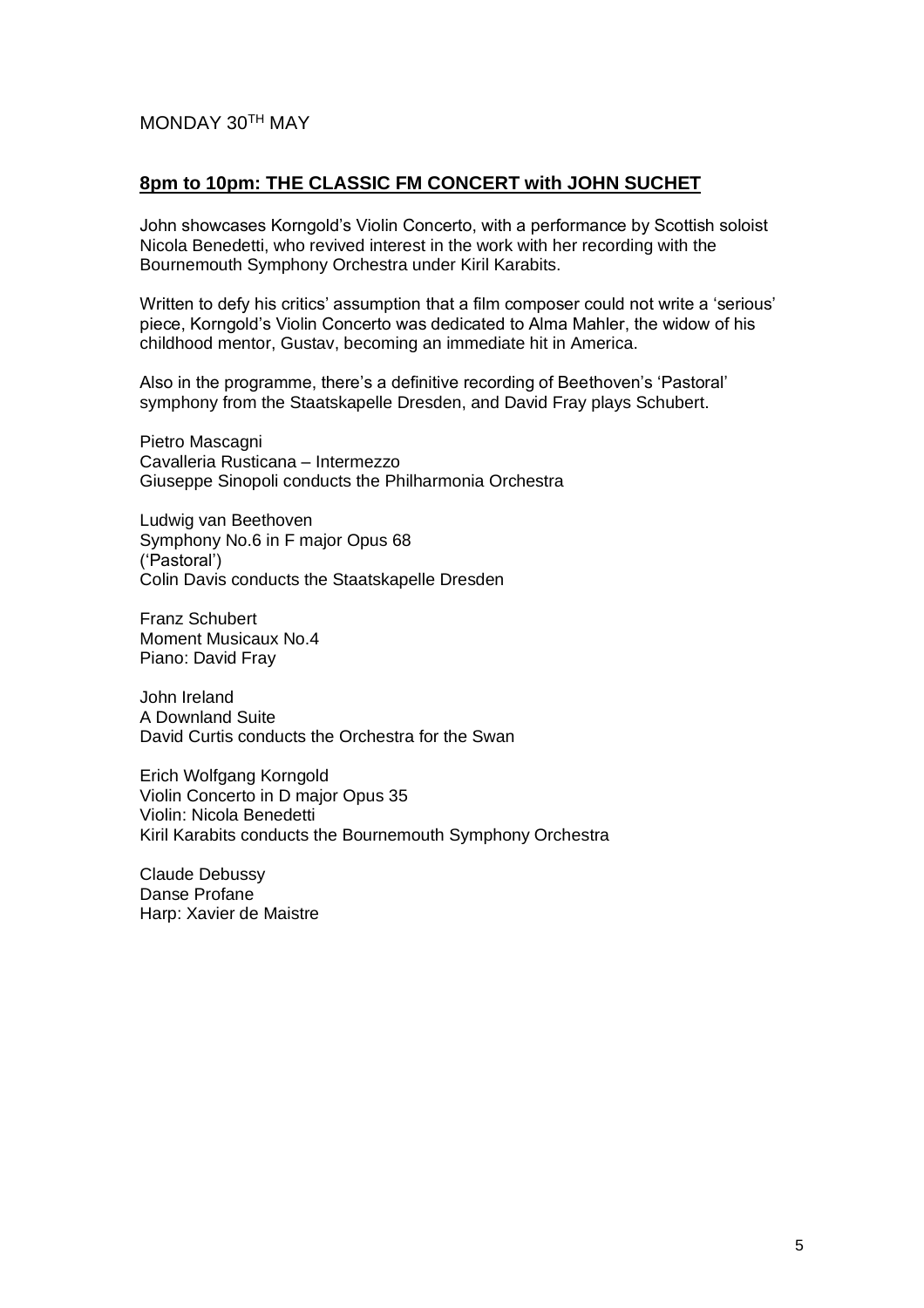## TUESDAY 31ST MAY

## **8pm to 10pm: THE CLASSIC FM CONCERT with JOHN SUCHET**

John shines the spotlight on a brand-new recording of Mendelssohn's 'Italian' symphony from the Filarmonica della Scala, conducted by Riccardo Chailly. Written by Mendelssohn while on a 10-month Grand Tour of Italy, it was inspired by the country's natural beauty, culture and music. For this recording, Chailly used Mendelssohn's revised edition from several years later, which is even more dramatic.

Later, there's a patriotic Sibelius favourite, Itzhak Perlman plays Bruch's other violin concerto, and there's a lesser-known Dvořák work inspired by a Slavic legend.

Leo Delibes Coppelia – Mazurka Kent Nagano conducts the Lyon Opera Orchestra

Felix Mendelssohn Symphony No.4 in A major Opus 90 ('Italian') Riccardo Chailly conducts the Filarmonica della Scala

Jean Sibelius Karelia Suite Opus 11 Vladimir Ashkenazy conducts the Philharmonia Orchestra

Max Bruch Violin Concerto No.2 in D minor Opus 44 Violin: Itzhak Perlman Zubin Mehta conducts the Israel Philharmonic Orchestra

Wolfgang Amadeus Mozart Andante in C major for Flute & Orchestra Flute: Sharon Bezaly Juha Kangas conducts the Ostrobothnian Chamber Orchestra

Antonin Dvořák The Noon Witch Opus 108 Charles Mackerras conducts the Czech Philharmonic Orchestra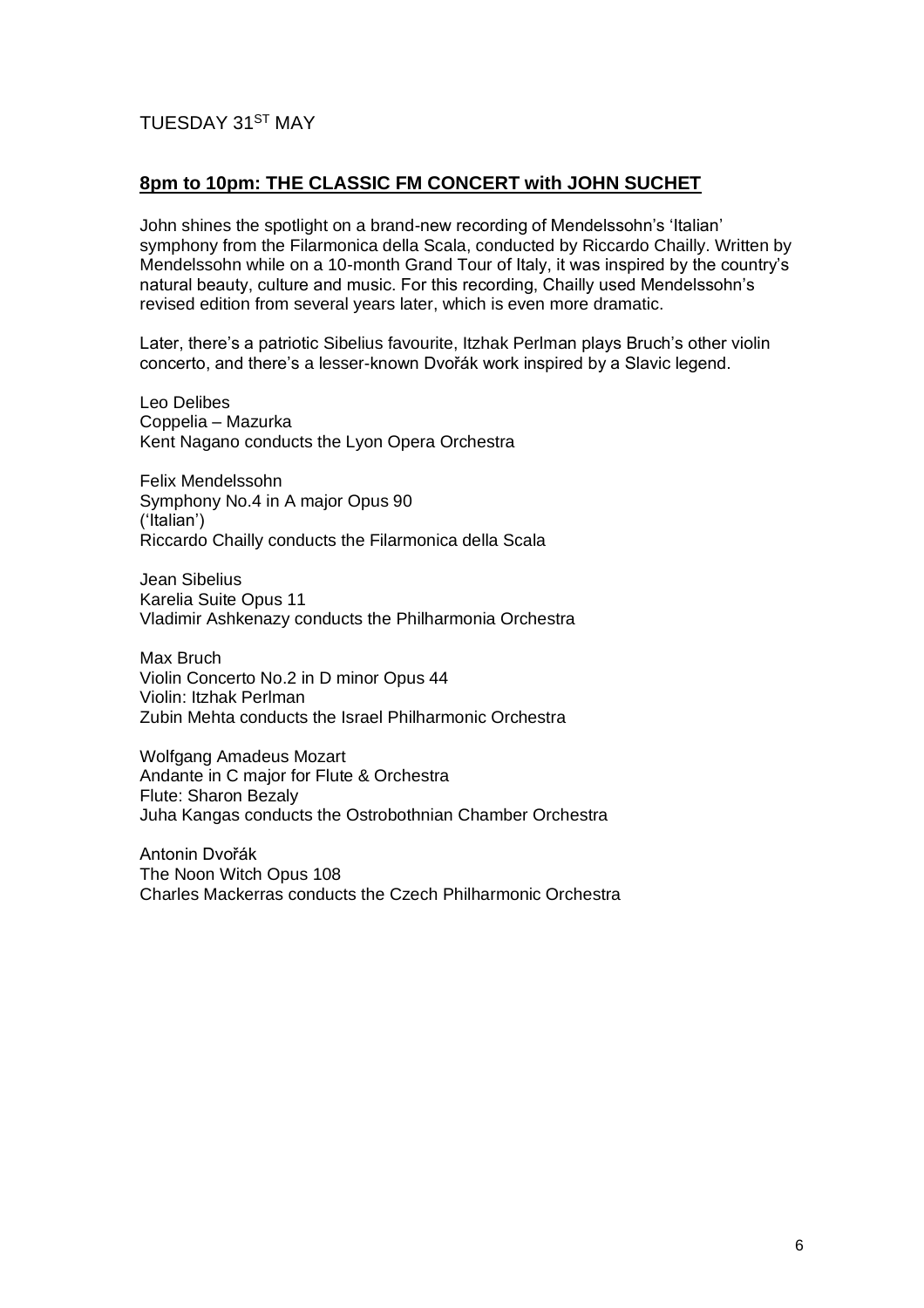## WEDNESDAY 1<sup>ST</sup> JUNE

## **8pm to 10pm: THE CLASSIC FM CONCERT with JOHN SUCHET**

John marks the start of June with a suitably sunny piece. Rodrigo's *Concierto Madrigal* is based on the Renaissance madrigal 'O felici occhi miei' (O happy eyes of mine) and features two solo guitarists in this recording: the siblings Angel and Pepe Romero.

There's a new and critically acclaimed recording of Ravel's *Bolero* from the Sinfonia of London and John Wilson, and the Swedish Chamber Orchestra plays Tchaikovsky's moving Symphony No.6.

Leonard Bernstein Candide – Overture Leonard Bernstein conducts the New York Philharmonic Orchestra

Maurice Ravel Bolero John Wilson conducts the Sinfonia of London

Valentyn Silvestrov Bagatelle No.4 Piano: Valentyn Silvestrov

Peter Ilich Tchaikovsky Symphony No.6 in B minor Opus 74 Thomas Dausgaard conducts the Swedish Chamber Orchestra

Joaquin Rodrigo Concierto Madrigal Guitars: Angel Romeo and Pepe Romero Neville Marriner conducts the Academy of St Martin in the Fields

Johann Sebastian Bach Brandenburg Concerto No.3 in G major BWV.1048 John Eliot Gardiner conducts the English Baroque Soloists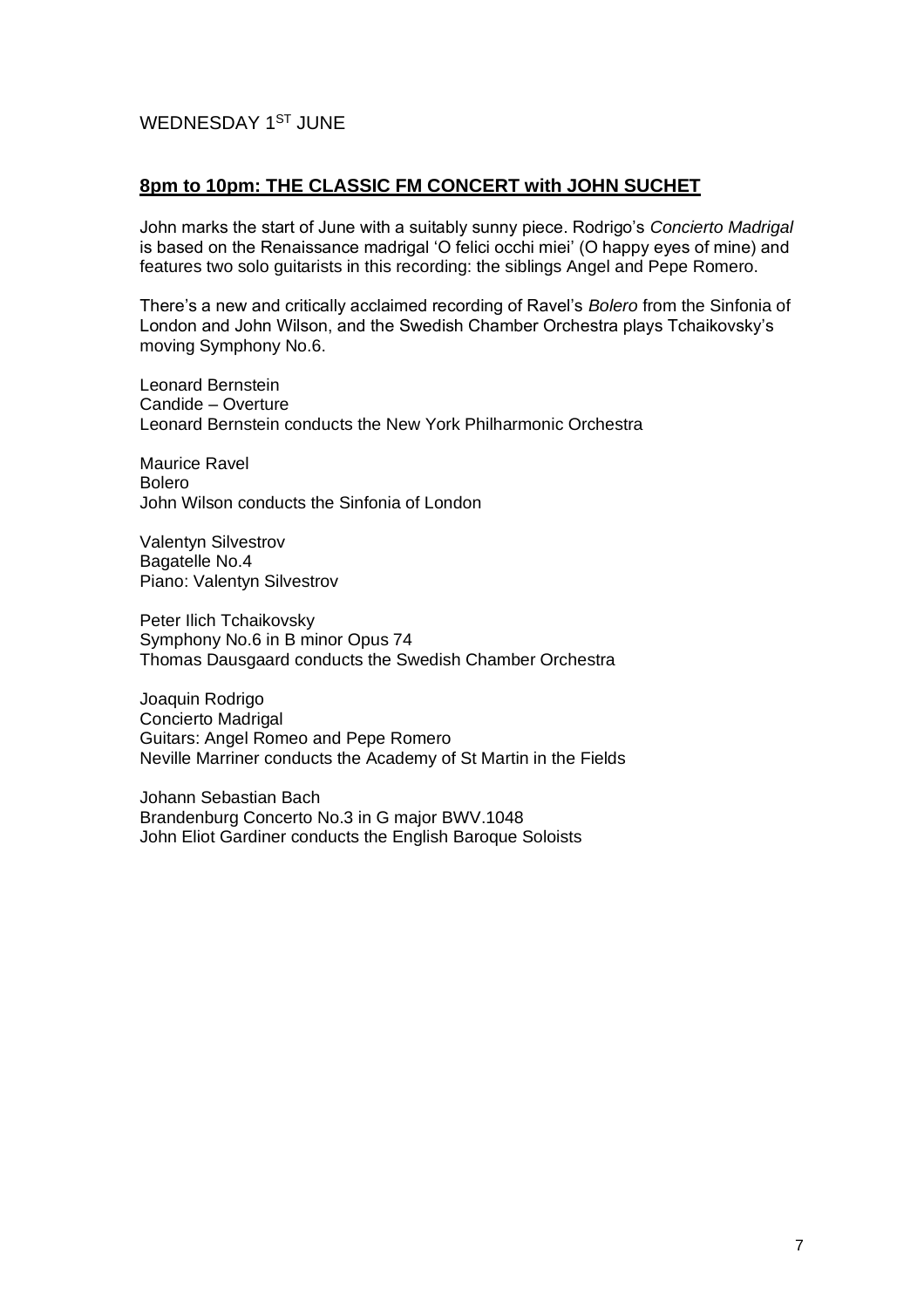THURSDAY 2<sup>ND</sup> JUNE

## **8pm to 10pm: MUSIC FOR MONARCHY with DEBBIE WISEMAN – PART 1 / 2**

Classic FM's Composer-in-Residence returns with two special evenings celebrating the life of Her Majesty the Queen. Debbie Wiseman shares the stories that give us an insight into the world's longest reigning monarch and plays the music that has threaded itself through her life.

In the first episode, Debbie focuses on Elizabeth's years as a Princess. She tells the story of her birth against a backdrop of unrest and division in Britain; plays one of Elgar's final compositions, *Nursery Suite,* dedicated to "Their Royal Highnesses Princesses Elizabeth and Margaret", and Debbie describes how Elizabeth met Philip just as the shadow of war loomed across Europe.

Debbie explores the role of the Queen during the Second World War and recounts her first radio broadcast; she discovers how, as a princess, Elizabeth snuck out of the palace to join the celebrations as the end of war was announced with, in her own words, her "uniform cap well down over my eyes", and describes the moment Elizabeth was told, whilst in Africa, that she was Queen.

There's music by Eric Coates familiar to radio listeners in the 1940s; Mendelssohn's *Wedding March,* as love blossoms between Princess Elizabeth and Prince Philip, and William Walton's *Crown Imperial* which was the piece at the centre of the coronation ceremony.